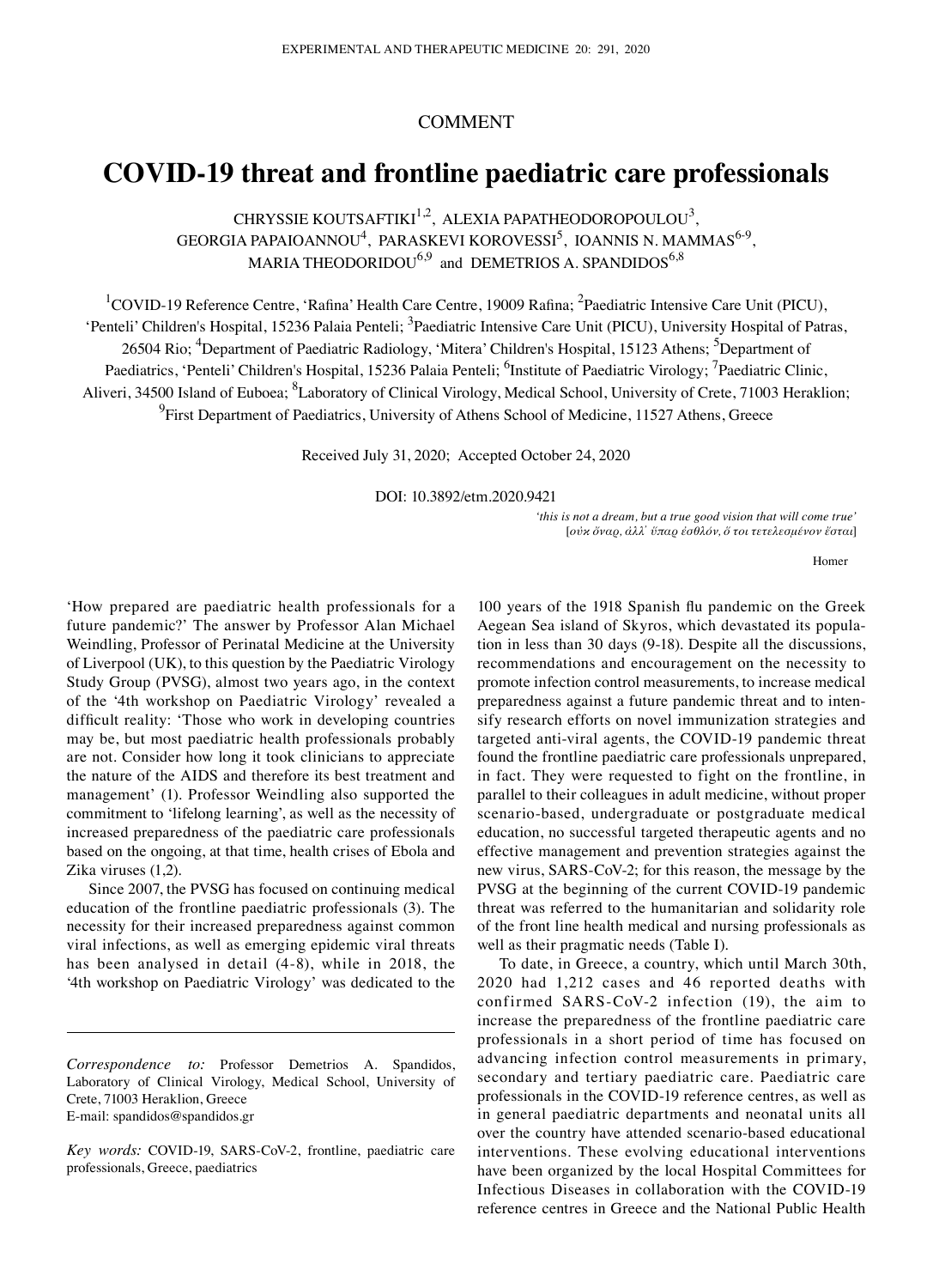Table I. Message by the Paediatric Virology Study Group (PVSG) on the recent COVID-19 pandemic threat - Wednesday, March 11th, 2020.

In the light of the recent COVID-19 pandemic threat, we would like to express our support to the health personnel, medical and nursing, which has been called in every hospital, medical and health unit, worldwide, to offer its services with self-sacrifice in the fight against SARS-CoV-2. Health professionals on the frontline have been requested to manage, counsel, reassure, inform and guide their patients having as a principal aim the effective protection of public health. In anticipation of the required new therapeutic and preventative tools against this new virus, their key contribution, sense of responsibility and dedication to humanity have been exemplary, indeed, and should be highlighted as an outstanding example of the implementation of the value of humanitarianism and solidarity into clinical practice.

Organization over the last month, while paediatric medical and nursing personnel have been encouraged to attend international webinars on COVID‑19. Moreover, additional changes have been tried to be performed regarding the development of triage in paediatric emergency settings, the usage of personal protective equipment (PPE), appropriate decontamination and isolation facilities, as well as general paediatric equipment, negative pressure rooms in tertiary paediatric care as well as new beds in paediatric intensive care units (PICU). Recently, at the 'Aghia Sophia' Children's Hospital in Athens, the Paediatric Infectious Diseases Unit 'MAKKA', which ceased to treat children with infectious diseases on August 2014, was scheduled to re‑open, with a capacity of 20 beds ‑ including 2 beds under negative pressure ‑ and admit paediatric cases with COVID‑19.

The fact that these 'last-minute' changes are in the correct direction is really encouraging. The future will show ‑ for one more time - if these changes will promote further changes in an organized, evidence‑based, effective manner or not. As the clinical course of the SARS‑CoV‑2 infection in the majority of paediatric population is asymptomatic or mild, paediatric preparedness and current therapeutic protocols for children seem that will not be eventually needed (20-22). If this estimation is proven in the ensuing future, for paediatric health care professionals, the COVID-19 threat will remain only an excellent virtual preparedness exercise, formulating major incident plans for potential paediatric victims. This exercise, though, should re‑evaluate the priorities in medical education and clinical practice, especially in a country, like Greece, which still encounters the consequences of the 10‑year financial crisis of 2010.

# **Acknowledgements**

This article is published in the context of the foundation of the Institute of Paediatric Virology (IPV; https:// paediatricvirology.org) based on the island of Euboea (Greece), under the auspices of the World Academy of Sciences (WAS) and the support of the Department of Clinical Virology of the University of Crete School of Medicine and the First Department of Paediatrics of the University of Athens School of Medicine. We would like to thank all the members of the IPV for their valuable comments and corrections.

## **Funding**

No funding was received.

#### **Availability of data and materials**

Not applicable.

## **Authors' contributions**

All authors (CK, AP, GP, PK, INM, MT and DAS) contributed to the conception and design of this manuscript, wrote the original draft, edited and critically revised the manuscript, read and approved the final manuscript.

## **Ethics approval and consent to participate**

Not applicable.

#### **Patient consent for publication**

Not applicable.

## **Competing interests**

CK, AP, GP and PK declare that they have no competing interests. INM, MT and DAS are co-founders of the Institute of Paediatric Virology (IPV). DAS is the Editor‑in‑Chief for the journal, but had no personal involvement in the reviewing process, or any influence in terms of adjudicating on the final decision, for this article.

#### **References**

- 1. Mammas IN and Spandidos DA: The future of medical education in neonatology, paediatrics and paediatric virology: An interview with Professor Alan Michael Weindling, Professor of Perinatal Medicine at the University of Liverpool. Exp Ther Med 16: 2805‑2808, 2018.
- 2. Mammas IN, Spandidos DA and Weindling AM: The future of paediatric education. Exp Ther Med 16: 2803‑2804, 2018.
- 3. Mammas IN, Theodoridou M and Spandidos DA: The devel‑ opment of the Paediatric Virology Study Group: Ten years in the making. Exp Ther Med 13: 363, 2017.
- 4. Christaki I, Beattie T and Midgley P: The challenge of modern biowarfare: ED preparedness for paediatric victims of the Ebola virus. Int J Mol Med 36: S90, 2015.
- 5. Mammas IN, Greenough A, Theodoridou M, Kramvis A, Christaki I, Koutsaftiki C, Koutsaki M, Portaliou DM, Kostagianni G, Panagopoulou P, *et al*: Current views and advances on Paediatric Virology: An update for paediatric trainees. Exp Ther Med 11: 6‑14, 2016.
- 6. Gardner S: It's never just a virus ‑ experiences from the frontline. Int J Mol Med 38: S65, 2016.
- 7. Thiagarajan P: Zika virus in pregnancy and infancy ‑ What do the paediatricians need to know? Int J Mol Med 38: S64, 2016.